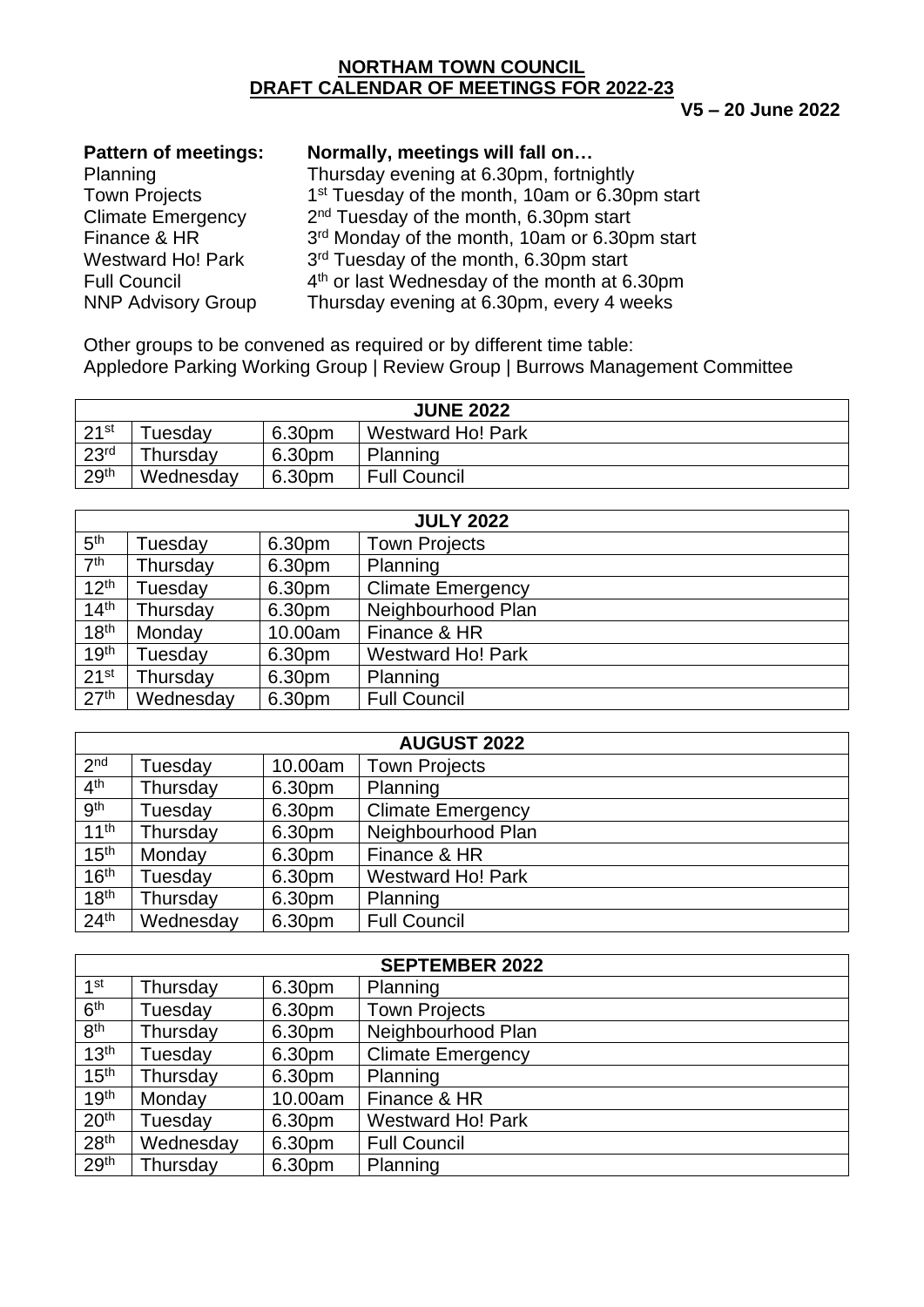### **NORTHAM TOWN COUNCIL DRAFT CALENDAR OF MEETINGS FOR 2022-23**

# **V5 – 20 June 2022**

| <b>OCTOBER 2022</b> |           |         |                          |
|---------------------|-----------|---------|--------------------------|
| 4 <sup>th</sup>     | Tuesday   | 10.00am | <b>Town Projects</b>     |
| 6 <sup>th</sup>     | Thursday  | 6.30pm  | Neighbourhood Plan       |
| 11 <sup>th</sup>    | Tuesday   | 6.30pm  | <b>Climate Emergency</b> |
| 13 <sup>th</sup>    | Thursday  | 6.30pm  | Planning                 |
| 17 <sup>th</sup>    | Monday    | 6.30pm  | Finance & HR             |
| 18 <sup>th</sup>    | Tuesdav   | 6.30pm  | <b>Westward Ho! Park</b> |
| 26 <sup>th</sup>    | Wednesday | 6.30pm  | <b>Full Council</b>      |
| 27 <sup>th</sup>    | Thursday  | 6.30pm  | Planning                 |

| <b>NOVEMBER 2022</b> |           |         |                          |
|----------------------|-----------|---------|--------------------------|
| 1 <sup>st</sup>      | Tuesday   | 6.30pm  | <b>Town Projects</b>     |
| 3 <sup>rd</sup>      | Thursday  | 6.30pm  | Neighbourhood Plan       |
| 10 <sup>th</sup>     | Thursday  | 6.30pm  | Planning                 |
| 14 <sup>th</sup>     | Monday    | 10.00am | Finance & HR             |
| 15 <sup>th</sup>     | Tuesday   | 6.30pm  | <b>Climate Emergency</b> |
| 21 <sup>st</sup>     | Monday    | 6.30pm  | Finance & HR (Budget)    |
| 22 <sup>nd</sup>     | Tuesday   | 6.30pm  | <b>Westward Ho! Park</b> |
| 24 <sup>th</sup>     | Thursday  | 6.30pm  | Planning                 |
| 30 <sup>th</sup>     | Wednesday | 6.30pm  | <b>Full Council</b>      |

| <b>DECEMBER 2022</b> |           |         |                                          |
|----------------------|-----------|---------|------------------------------------------|
| 1 <sup>st</sup>      | Thursday  | 6.30pm  | Neighbourhood Plan                       |
| 6 <sup>th</sup>      | Tuesday   | 10.00am | <b>Town Projects</b>                     |
| 7 <sup>th</sup>      | Wednesday | 6.30pm  | Special Full Council (Grants and Budget) |
| 8 <sup>th</sup>      | Thursday  | 6.30pm  | Planning                                 |
| 12 <sup>th</sup>     | Monday    | 10.00am | Finance & HR                             |
| 13 <sup>th</sup>     | Tuesday   | 6.30pm  | <b>Climate Emergency</b>                 |
| 20 <sup>th</sup>     | Tuesday   | 6.30pm  | <b>Westward Ho! Park</b>                 |
| 21 <sup>st</sup>     | Wednesday | 6.30pm  | <b>Full Council</b>                      |
| 22 <sup>nd</sup>     | Thursday  | 6.30pm  | Planning                                 |

| <b>JANUARY 2023</b> |           |        |                          |
|---------------------|-----------|--------|--------------------------|
| 3 <sup>rd</sup>     | Tuesday   | 6.30pm | <b>Town Projects</b>     |
| 10 <sup>th</sup>    | Tuesday   | 6.30pm | <b>Climate Emergency</b> |
| 12 <sup>th</sup>    | Thursday  | 6.30pm | Planning                 |
| 16 <sup>th</sup>    | Monday    | 6.30pm | Finance & HR             |
| 17 <sup>th</sup>    | Tuesday   | 6.30pm | <b>Westward Ho! Park</b> |
| 19 <sup>th</sup>    | Thursday  | 6.30pm | Neighbourhood Plan       |
| 25 <sup>th</sup>    | Wednesday | 6.30pm | <b>Full Council</b>      |
| 26 <sup>th</sup>    | Thursday  | 6.30pm | Planning                 |